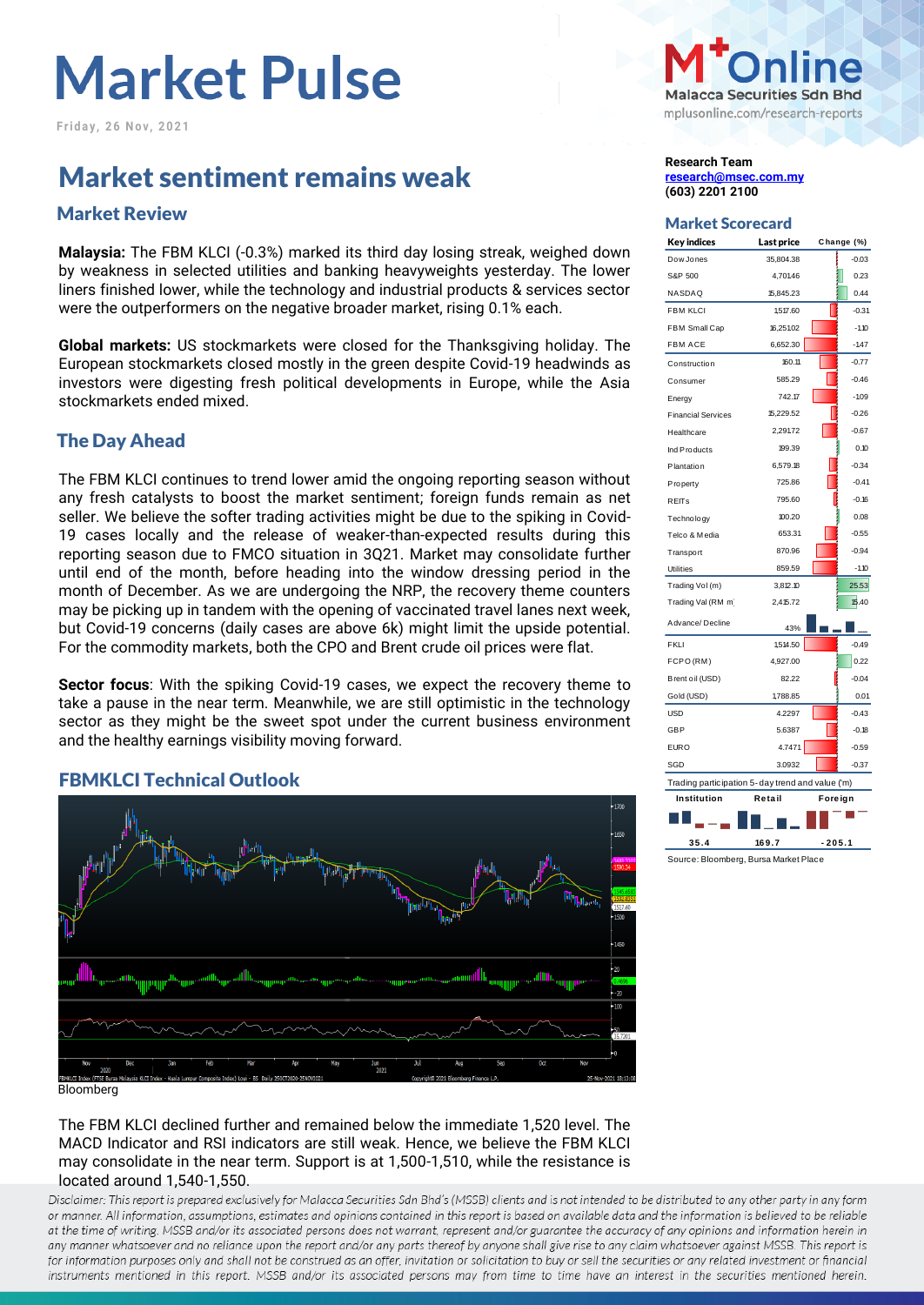# **Market Pulse**

**Friday, 26 Nov, 2021** 2



#### Company Brief

**MSM Malaysia Holdings Bhd**'s 3QFY21 net profit stood at RM96.9m vs. a net loss of RM71.2m recorded in the previous corresponding quarter, mainly due to improved average selling price for the wholesale segment and improved premium for industry and export segment, gain on disposal of MSM Perlis Sdn Bhd and gain from liquidation of excess raw sugar hedges of RM31.0m. Revenue for the quarter slipped 7.7% YoY to RM548.7m. (The Star)

**Tenaga Nasional Bhd**'s (TNB) 3QFY21 net profit was flat at RM1.003bn from RM1.009bn recorded in the previous corresponding quarter, as the growth was supported by the increased revenue resulted from the Imbalance Cost Pass-Through (ICPT) of an under-recovery position of RM1.31bn as compared to an over recovery position of RM956.8m. Revenue for the quarter rose 16.8% YoY to RM12.98bn. (The Edge)

**Dutch Lady Milk Industries Bhd**'s 3QFY21 net profit jumped 120.5% YoY to RM20.4m, thanks to lower cost of sales and other operating expenses. Revenue for the quarter rose 1.3% YoY to RM290.7m. (The Edge)

**Sime Darby Property Bhd's 3QFY21 net loss narrowed to RM15.8m from** RM360.0m a year ago, on lower losses from its joint ventures despite lower revenue. Revenue for the quarter, however, dropped 34.5% YoY to RM388.2m. (The Edge)

**Media Prima Bhd**'s 3QFY21 net profit fell 38.6% to RM7.6m when there was a oneoff recognition of rental rebates amounting to RM6.9m. Revenue for the quarter declined 4.0% to RM257.3m. (The Edge)

**Kenanga Investment Bank Bhd**'s 3QFY21 net profit dropped 56.5% YoY to RM21.4m amid weaker trading volume on Bursa Malaysia, which resulted in lower net brokerage as well as trading and investment income. Revenue for the quarter fell 36.9% YoY to RM202.7m. (The Edge)

**Berjaya Corporation Bhd** has disposed of assets for a total of RM263.3m, from its 30% stake in Razer Fintech Holdings Pte Ltd (Razer Fintech) to Razer Midas Pte Ltd for a cash consideration of US\$53.6m (equivalent to around RM223.9m), its 70.0% stake in Berjaya China Motor Sdn Bhd (Berjaya China Motor) for a cash consideration of approximately RM13.3m and disposed of its printing business, Graphic Press Group Sdn Bhd for approximately RM26.1m. (The Edge)

**7-Eleven Malaysia Holdings Bhd**'s 3QFY21net profit declined 89.0% YoY to RM1.4m amid the strict standard operating procedures (SOPs) enforced under the Full Movement Control Order (FMCO) which took effect on 1st June 2021. Revenue for the quarter increased 0.4% YoY RM680.2m. (The Edge)

**Sunway Bhd**'s 3QFY21 net profit declined 30.1% YoY to RM81.1m, when there was a one-off gain recognition of RM57.5 m. Revenue for the quarter, however, increased 3.7% YoY to RM1.07bn. (The Edge)

**Genting Malaysia Bhd**'s 3QFY21 net losses narrowed to RM289.3m from RM704.6m as its overseas operations maintained a strong recovery momentum. Revenues for the quarter, however, shrank 42.0% YoY to RM826.3m from RM1.42bn last year. (The Edge)

Disclaimer: This report is prepared exclusively for Malacca Securities Sdn Bhd's (MSSB) clients and is not intended to be distributed to any other party in any form or manner. All information, assumptions, estimates and opinions contained in this report is based on available data and the information is believed to be reliable at the time of writing. MSSB and/or its associated persons does not warrant, represent and/or guarantee the accuracy of any opinions and information herein in any manner whatsoever and no reliance upon the report and/or any parts thereof by anyone shall give rise to any claim whatsoever against MSSB. This report is for information purposes only and shall not be construed as an offer, invitation or solicitation to buy or sell the securities or any related investment or financial instruments mentioned in this report. MSSB and/or its associated persons may from time to time have an interest in the securities mentioned herein.